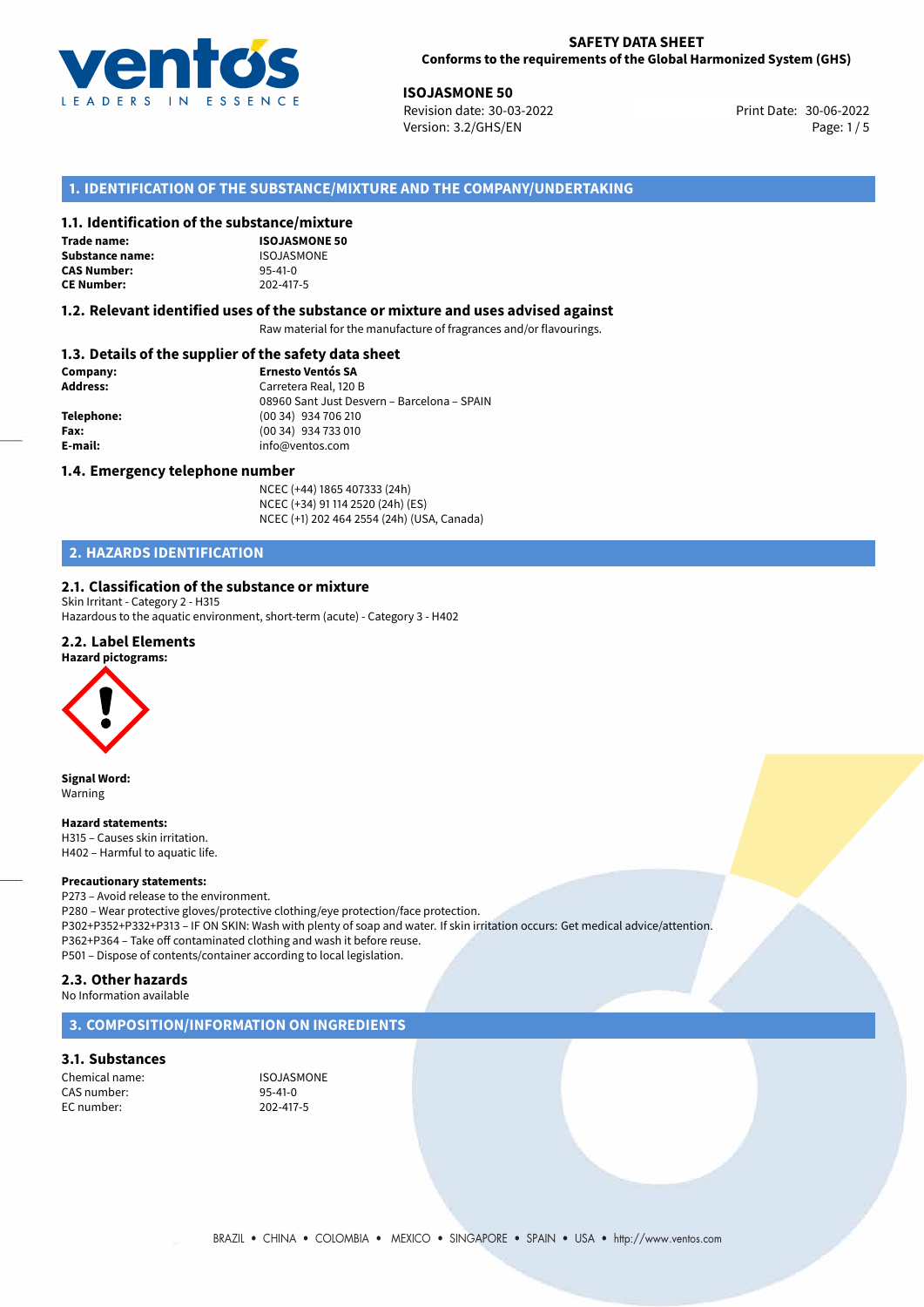

30-06-2022 **ISOJASMONE 50** Revision date: 30-03-2022 Version: 3.2/GHS/EN Page: 2 / 5

## **Hazardous constituents:**

| <b>Chemical Name</b> | % (w/w)   | <b>CAS No</b><br><b>EC No</b> | <b>Classification according to GHS</b>                                                                                                                               |
|----------------------|-----------|-------------------------------|----------------------------------------------------------------------------------------------------------------------------------------------------------------------|
| ' ISOJASMONE         | $\geq$ 50 | $95 - 41 - 0$<br>202-417-5    | Acute Toxicity - Category 4 (inhalation) - H332<br>Skin Irritant - Category 2 - H315<br>Hazardous to the aquatic environment, short-term (acute) - Category 3 - H402 |

[See the full text of the hazard statements in section 16.](#page-4-0)

## **3.2. Mixtures**

Not applicable.

# **4. FIRST-AID MEASURES**

## **4.1. Description of necessary first aid measures**

| Ingestion:    | Rinse mouth with water.                                                                                               |
|---------------|-----------------------------------------------------------------------------------------------------------------------|
|               | Obtain medical advice.                                                                                                |
|               | Keep at rest. Do not induce vomiting.                                                                                 |
| Eye contact:  | In case of contact with eyes, rinse immediately with plenty of water for at least 15 minutes and seek medical advice. |
| Inhalation:   | Remove person to fresh air and keep at rest.                                                                          |
|               | Seek immediate medical advice.                                                                                        |
| Skin contact: | Take off immediately all contaminated clothing.                                                                       |
|               | Thoroughly wash affected skin with soap and water.                                                                    |
|               | Seek medical attention if symptoms persist.                                                                           |

# **4.2. Most important symptoms and effects, both acute and delayed**

No information available.

## **4.3. Indication of any immediate medical attention and special treatment needed**

No information available.

# **5. FIRE-FIGHTING MEASURES**

## **5.1. Extinguishing Media**

Water spray, carbon dioxide, dry chemical powder or appropriate foam. For safety reasons do not use full water jet.

## **5.2. Special hazards arising from the substance or mixture**

Known or Anticipated Hazardous Products of Combustion: Emits toxic fumes under fire conditions.

## **5.3. Advice for firefighters**

High temperatures can lead to high pressures inside closed containers. Avoid inhalation of vapors that are created. Use appropriate respiratory protection. Do not allow spillage of fire to be poured into drains or watercourses. Wear self-contained breathing apparatus and protective clothing.

# **6. ACCIDENTAL RELEASE MEASURES**

## **6.1. Personal precautions, protective equipment and emergency procedures**

Evacuate surronding areas. Ensure adequate ventilation. Keep unnecessary and unprotected personnel from entering. Do not breathe vapor/spray. Avoid contact with skin and eyes. Information regarding personal protective measures: see section 8.

## **6.2. Environmental precautions**

To avoid possible contamination of the environment, do not discharge into any drains, surface waters or groundwaters.

## **6.3. Methods and materials for containment and cleaning up**

Cover with an inert, inorganic, non-combustible absorbent material (e.g. dry-lime, sand, soda ash). Place in covered containers using non-sparking tools and transport outdoors. Avoid open flames or sources of ignition (e.g. pilot lights on gas hot water heater). Ventilate area and wash spill site after material pickup is complete.

## **6.4. Reference to other sections**

Information regarding exposure controls, personal protection and disposal considerations can be found in sections 8 and 13.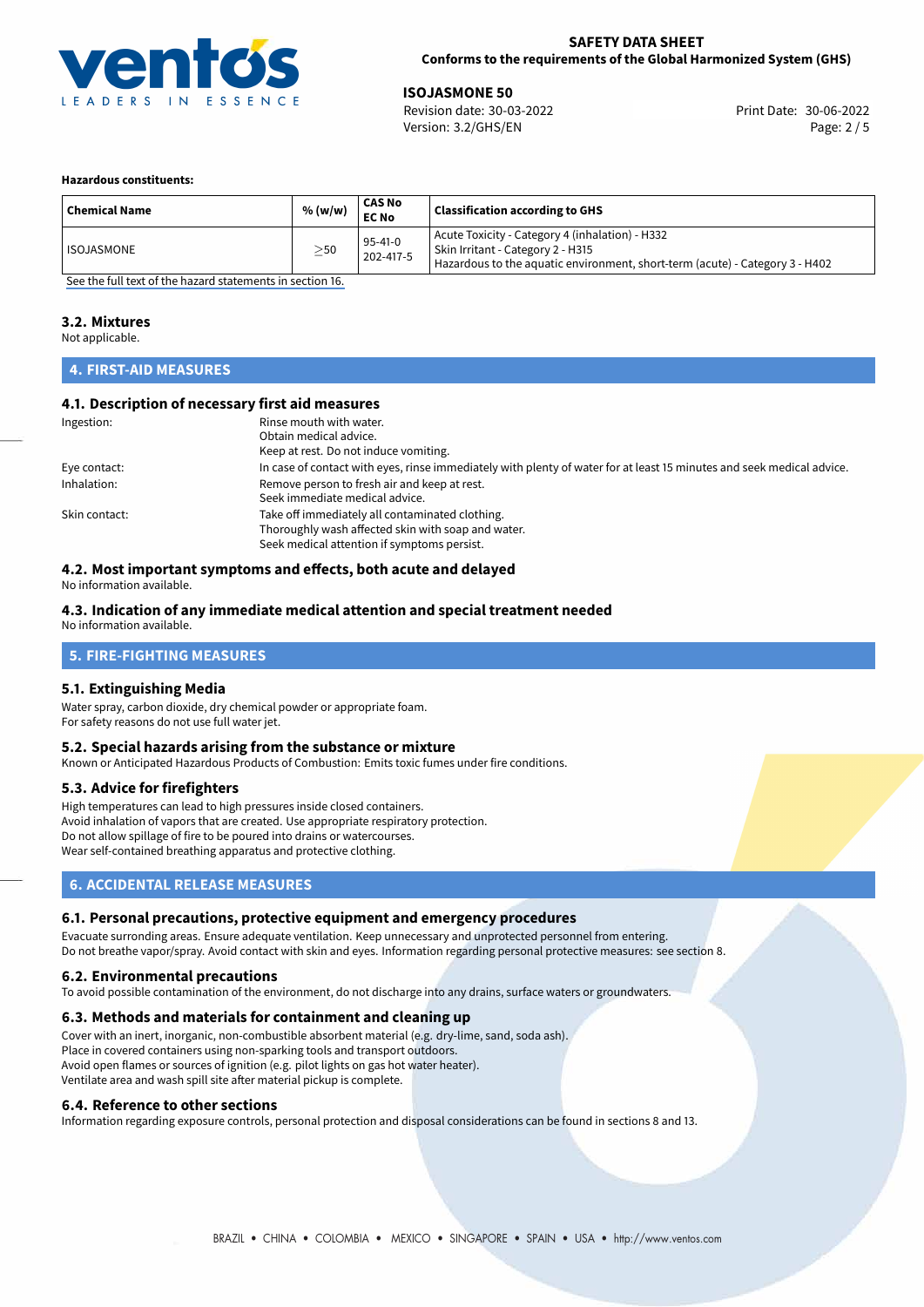

30-06-2022 **ISOJASMONE 50** Revision date: 30-03-2022 Print Date: Version: 3.2/GHS/EN Page: 3 / 5

# **7. HANDLING AND STORAGE**

# **7.1. Precautions for safe handling**

Do not store or handle this material near food or drinking water. Do not smoke. Avoid contact with the eyes, skin and clothing. Wear protective clothing and use glasses. Observe the rules of safety and hygiene at work. Keep in the original container or an alternative made from a compatible material.

# **7.2. Conditions for safe storage, including any incompatibilities**

Store in tightly closed and preferably full containers in a cool, dry and ventilated area, protected from light. Keep away from sources of ignition (e.g. hot surfaces, sparks, flame and static discharges). Keep away from incompatible materials (see section 10).

## **7.3. Specific end use(s)**

No information available.

**8. EXPOSURE CONTROLS AND PERSONAL PROTECTION**

# **8.1. Control parameters**

Components with occupational exposure limits: None known.

## **8.2. Exposure controls**

Measures should be taken to prevent materials from being splashed into the body. Provide adequate ventilation, according to the conditions of use. Use a mechanical exhaust if required.

## **8.3. Individual protection measures, such as personal protective equipment**

| Eye/Face protection:             | Chemical safety goggles are recommended. Wash contaminated goggles before reuse.                                                            |
|----------------------------------|---------------------------------------------------------------------------------------------------------------------------------------------|
| Hand Protection:                 | Chemical-resistant gloves are recommended. Wash contaminated gloves before reuse.                                                           |
| Body protection:                 | Personal protective equipment for the body should be selected based on the task being performed and the risks<br>involved.                  |
| Respiratory Protection:          | In case of insufficient ventilation, use suitable respiratory equipment.                                                                    |
| Environmental exposure controls: | Emissions from ventilation or process equipment should be checked to ensure they comply with environmental<br>protection legislation.       |
|                                  | In some cases, filters or engineering modifications to the process equipment will be necessary to reduce emissions to<br>acceptable levels. |
|                                  |                                                                                                                                             |

# **9. PHYSICAL AND CHEMICAL PROPERTIES**

## **9.1. Information on basic physical and chemical properties**

| Appearance:                            | Liquid                    |
|----------------------------------------|---------------------------|
| Colour:                                | Conforms to standard      |
| Odour:                                 | Conforms to standard      |
| Odour theshold:                        | Not determined            |
| pH:                                    | Not determined            |
| Melting point/freezing point:          | Not determined            |
| Boling point/boiling range (°C):       | Not determined            |
| Flash point:                           | $110^{\circ}$ C           |
| Evaporation rate:                      | Not determined            |
| Flammability:                          | Not determined            |
| Lower flammability/Explosive limit:    | Not determined            |
| Upper flammability/Explosive limit:    | Not determined            |
| Vapour pressure:                       | Not determined            |
| Vapour Density:                        | Not determined            |
| Density:                               | 0,907-0,922 g/mL (20°C)   |
| Relative density:                      | $0,907 - 0,922$ (20°C)    |
| Water solubility:                      | <b>INSOLUBLE IN WATER</b> |
| Solubility in other solvents:          | SOLUBLE IN ETHANOL        |
| Partition coefficient n-octanol/water: | Not determined            |
| Auto-ignition temperature:             | Not determined            |
| Decomposition temperature:             | Not determined            |
| Viscosity, dynamic:                    | Not determined            |
| Viscosity, kinematic:                  | Not determined            |
| Explosive properties:                  | Not determined            |
| Oxidising properties:                  | <b>NONE EXPECTED</b>      |
|                                        |                           |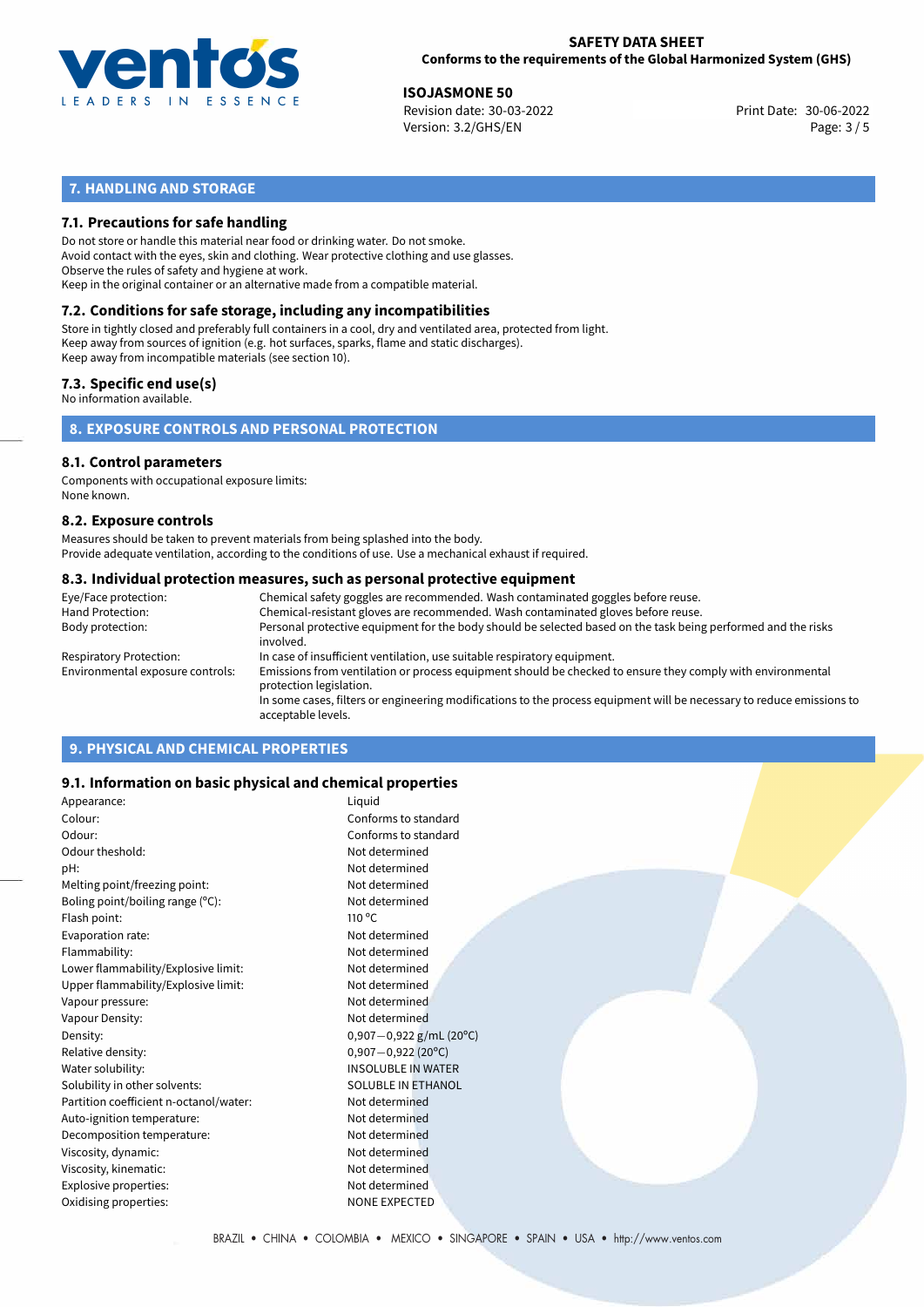

30-06-2022 **ISOJASMONE 50** Revision date: 30-03-2022 Print Date: Version: 3.2/GHS/EN Page: 4 / 5

# **10. STABILITY AND REACTIVITY**

## **10.1. Reactivity**

No hazardous reactions if stored and handled as prescribed/indicated.

## **10.2. Chemical stability**

The product is stable if stored and handled as prescribed/indicated.

## **10.3. Possibility of hazardous reactions**

No hazardous reactions if stored and handled as prescribed/indicated.

## **10.4. Conditions to Avoid**

Conditions to Avoid: Excessive heat, flame or other ignition sources.

## **10.5. Incompatible materials**

Avoid contact with strong acids and bases and oxidizing agents.

## **10.6. Hazardous decomposition products**

During combustion may form carbon monoxide and unidentified organic compounds.

# **11. TOXICOLOGICAL INFORMATION**

| <b>Acute toxicity</b>                    | Based on the data available, the criteria for classification are not met. |
|------------------------------------------|---------------------------------------------------------------------------|
| <b>Skin corrosion/irritation</b>         | Causes skin irritation.                                                   |
| Serious eye damage/irritation            | Based on the data available, the criteria for classification are not met. |
| <b>Respiratory or skin sensitisation</b> | Based on the data available, the criteria for classification are not met. |
| <b>Germ cell mutagenicity</b>            | Based on the data available, the criteria for classification are not met. |
| Carcinogenicity                          | Based on the data available, the criteria for classification are not met. |
| <b>Reproductive toxicity</b>             | Based on the data available, the criteria for classification are not met. |
| <b>STOT-single exposure</b>              | Based on the data available, the criteria for classification are not met. |
| <b>STOT-repeated exposure</b>            | Based on the data available, the criteria for classification are not met. |
| <b>Aspiration hazard</b>                 | Based on the data available, the criteria for classification are not met. |

# **12. ECOLOGICAL INFORMATION**

## **12.1. Toxicity**

**Assessment:** Harmful to aquatic life. **Experimental/calculated data:** No information available.

## **12.2. Degradability** No information available.

**12.3. Bioaccumulative potential** No information available.

### **12.4. Soil mobility** No information available.

**12.5. Other adverse effects**

See also sections 6, 7, 13 and 15 Do not allow to get into waste water or waterways.

# **13. DISPOSAL CONSIDERATIONS**

## **13.1. Waste treatment methods**

Dispose of in accordance with national and local environmental regulations.